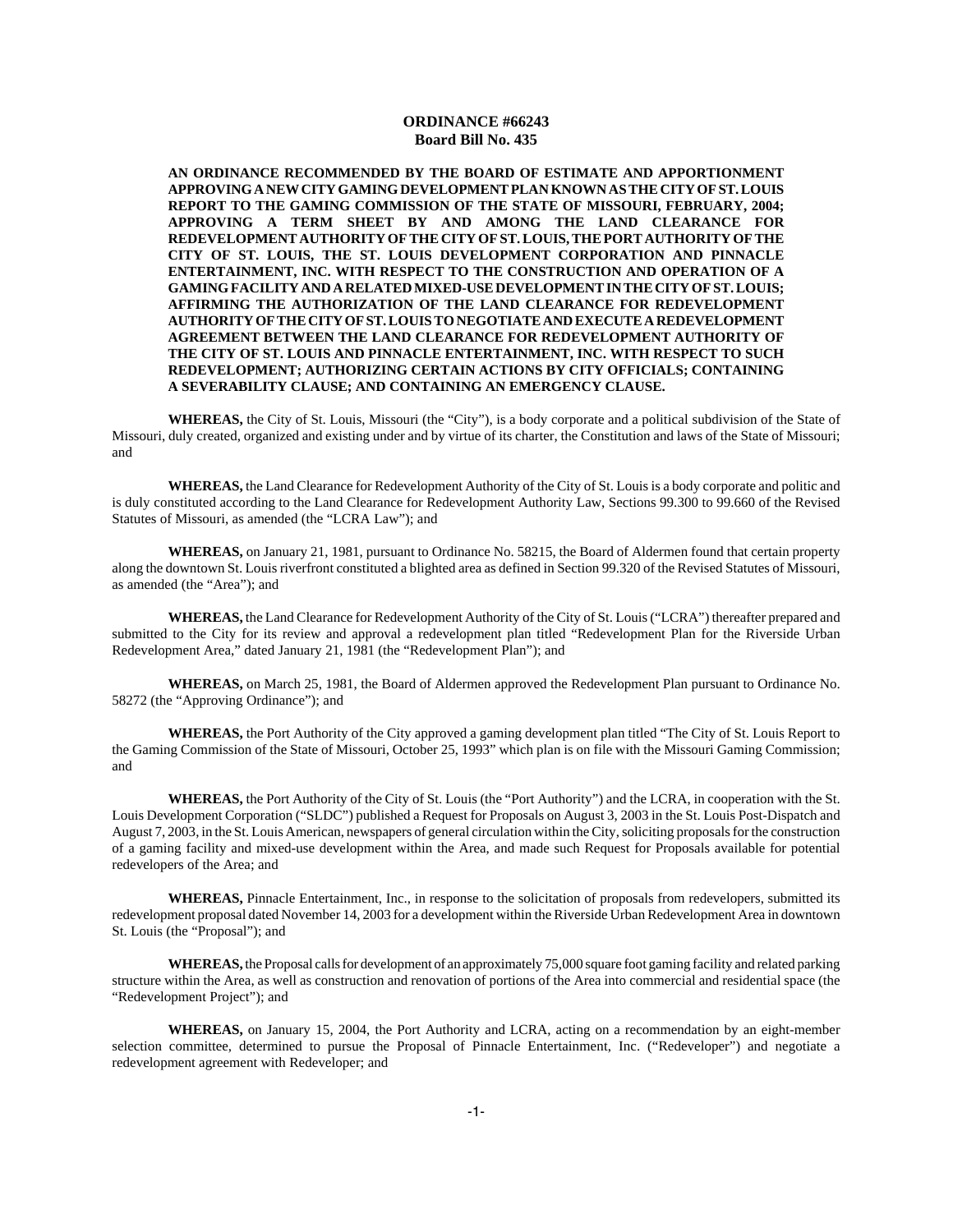**WHEREAS,** the Redevelopment Project is of economic significance to the City and will promote the public health, safety, morals and general welfare of the City; and

**WHEREAS,** in order to facilitate construction of the Redevelopment Project, the City desires to replace The City of St. Louis Report to the Gaming Commission of the State of Missouri, October 25, 1993 by adopting an ordinance that approves a new gaming development plan titled The City of St. Louis Report to the Gaming Commission of the State of Missouri, February, 2004, attached hereto as **Exhibit A** and incorporated herein by reference; and

**WHEREAS,** on February 24, 2004, the Board of Commissioners of the LCRA approved the form of the Term Sheet by resolution number 04-LCRA-7615; and

**WHEREAS,** on February 24, 2004, the Board of Commissioners of the Port Authority approved the form of the Term Sheet by resolution number 04-PT-5E; and

**WHEREAS,** the City acknowledges and anticipates that the LCRA, the Port Authority and SLDC, acting on behalf of and for the benefit of the City, has or may execute a term sheet with the Redeveloper pertaining to the Redevelopment Project (the "Term Sheet"); and

**WHEREAS,** the City anticipates and desires that LCRA will negotiate and execute a redevelopment agreement with Redeveloper based on the provisions set forth in the Term Sheet and for the benefit of the City (the "Redevelopment Agreement"); and

**WHEREAS,** the Board of Aldermen finds that it is desirable and in the best interests of the City to approve The City of St. Louis Report to the Gaming Commission of the State of Missouri, February, 2004 and implement the Redevelopment Project in order to encourage and facilitate the redevelopment of the Area; and

**WHEREAS,** the Board of Aldermen finds that the terms of the Term Sheet, attached as **Exhibit B** hereto and incorporated herein by reference, are acceptable and that the execution and delivery of the Term Sheet by the LCRA, Port Authority and SLDC is necessary and desirable and in the best interests of the City and the health, safety, morals and welfare of its residents, and in accord with the public purposes specified in the Redevelopment Plan; and

**WHEREAS,** the LCRA is authorized, pursuant to the Redevelopment Plan and Section 99.420 of the LCRA Law, to enter into redevelopment agreements pertaining to redevelopment of the Area; and

**WHEREAS,** the Board of Aldermen finds that negotiation and execution, by LCRA, of a Redevelopment Agreement based on provisions set forth in the Term Sheet is consistent with the LCRA Law, the Approving Ordinance and the Redevelopment Plan, and that performance by LCRA and the Redeveloper of their respective obligations under the Redevelopment Agreement is necessary and desirable and in the best interests of the City and the health, safety, morals and welfare of its residents, and in accord with the public purposes specified in the Redevelopment Plan.

## **BE IT ORDAINED BY THE CITY OF ST. LOUIS AS FOLLOWS:**

**Section One.** The Board of Aldermen hereby adopts the foregoing recitals as findings.

**Section Two.** The gaming development plan known as The City of St. Louis Report to the Gaming Commission of the State of Missouri, October 25, 1993 executed by the Port Authority of the City and on file with the Missouri Gaming Commission is hereby replaced with The City of St. Louis Report to the Gaming Commission of the State of Missouri, February, 2004 which is hereby adopted and approved. A copy of The City of St. Louis Report to the Gaming Commission of the State of Missouri, February, 2004 is attached hereto as **Exhibit A** and incorporated herein by reference.

**Section Three.** The Board of Aldermen hereby affirms that the attached Term Sheet and the Redevelopment Agreement contemplated by said Term Sheet are in the best interest of the City and in conformance with The City of St. Louis Report to the Gaming Commission of the State of Missouri, February, 2004. Accordingly, the Executive Director of the LCRA or his designated representative, is hereby authorized to take all necessary actions to implement the Term Sheet, attached hereto as **Exhibit B** and incorporated herein by reference.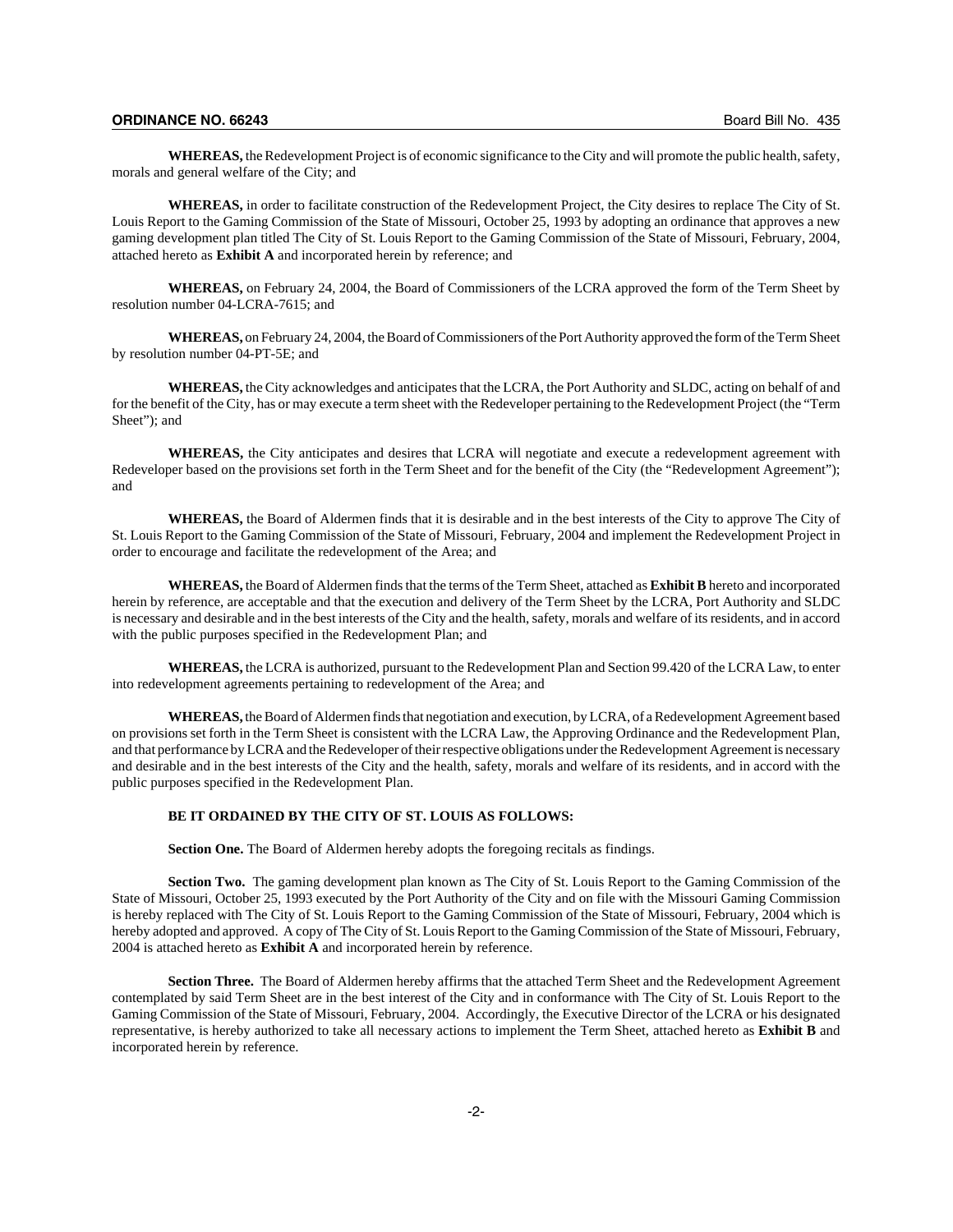**Section Four.** The Board of Aldermen finds and determines that the LCRA is authorized, pursuant to Section 99.420 of the LCRA Law and the Redevelopment Plan, to enter into a Redevelopment Agreement pertaining to redevelopment of the Area, and that negotiation and execution, by LCRA, of a Redevelopment Agreement based on provisions set forth in the Term Sheet is consistent with the LCRA Law, the Approving Ordinance and the Redevelopment Plan, and that performance by LCRA and the Redeveloper of their respective obligations under the Redevelopment Agreement is necessary and desirable and in the best interests of the City and the health, safety, morals and welfare of its residents, and in accord with the public purposes specified in the Redevelopment Plan.

**Section Five.** The Board of Aldermen finds and affirms that the Executive Director of the LCRA or his designated representative is authorized, pursuant to the LCRA Law, the Approving Ordinance and the Redevelopment Plan, to take any and all actions to negotiate, execute and deliver, for the benefit of the City, a Redevelopment Agreement and any and all additional certificates, documents, agreements or other instruments as may be necessary, desirable, convenient or proper in order to carry out the matters described herein.

**Section Six.** It is hereby declared to be the intention of the Board of Aldermen that each and every part, section and subsection of this Ordinance shall be separate and severable from each and every other part, section and subsection hereof and that the Board of Aldermen intends to adopt each said part, section and subsection separately and independently of any other part, section and subsection. In the event that any part, section or subsection of this Ordinance shall be determined to be or to have been unlawful or unconstitutional, the remaining parts, sections and subsections shall be and remain in full force and effect, unless the court making such finding shall determine that the valid portions standing alone are incomplete and are incapable of being executed in accord with the legislative intent.

**Section Seven.** Passage of this Ordinance being deemed necessary for the immediate preservation of public health, morals, safety and the general welfare of the residents of the City of St. Louis, it is hereby declared to be an emergency within the meaning of Article IV, Sections 19 and 20, of the Charter of the City of St. Louis, and, as such, this Ordinance shall become effective immediately on its passage and approval by the Mayor.

# **EXHIBIT A**

## **GAMING DEVELOPMENT PLAN OF THE CITY OF ST. LOUIS**

## **REPORT TO THE MISSOURI GAMING COMMISSION**

#### February, 2004

In accordance with Section 313.812 of the Missouri Revised Statutes, the City of St. Louis submits the following plan to the Missouri State Gaming Commission. The plan addresses:

#### **I. RECOMMENDED NUMBER OF LICENSES**

## **II. RECOMMENDED LICENSEE OR LICENSEES**

# **III. COMMUNITY ECONOMIC DEVELOPMENT IMPACT AND AFFIRMATIVE ACTION PLAN**

## **IV. PROPOSED REVENUE SHARING WITH OTHER LOCALITIES**

**V. ADDITIONAL CITY INFORMATION**

## **VI. INFORMATION THE MISSOURI GAMING COMMISSION DETERMINES NECESSARY**

### **I. RECOMMENDED NUMBER OF LICENSES**

The policy of the City of St. Louis is to recommend to the Missouri Gaming Commission ("MGC") to limit the number of gaming licenses in the City to any license(s) currently existing at the time of adoption of this plan and one additional license, with an emphasis on attracting the highest quality operations.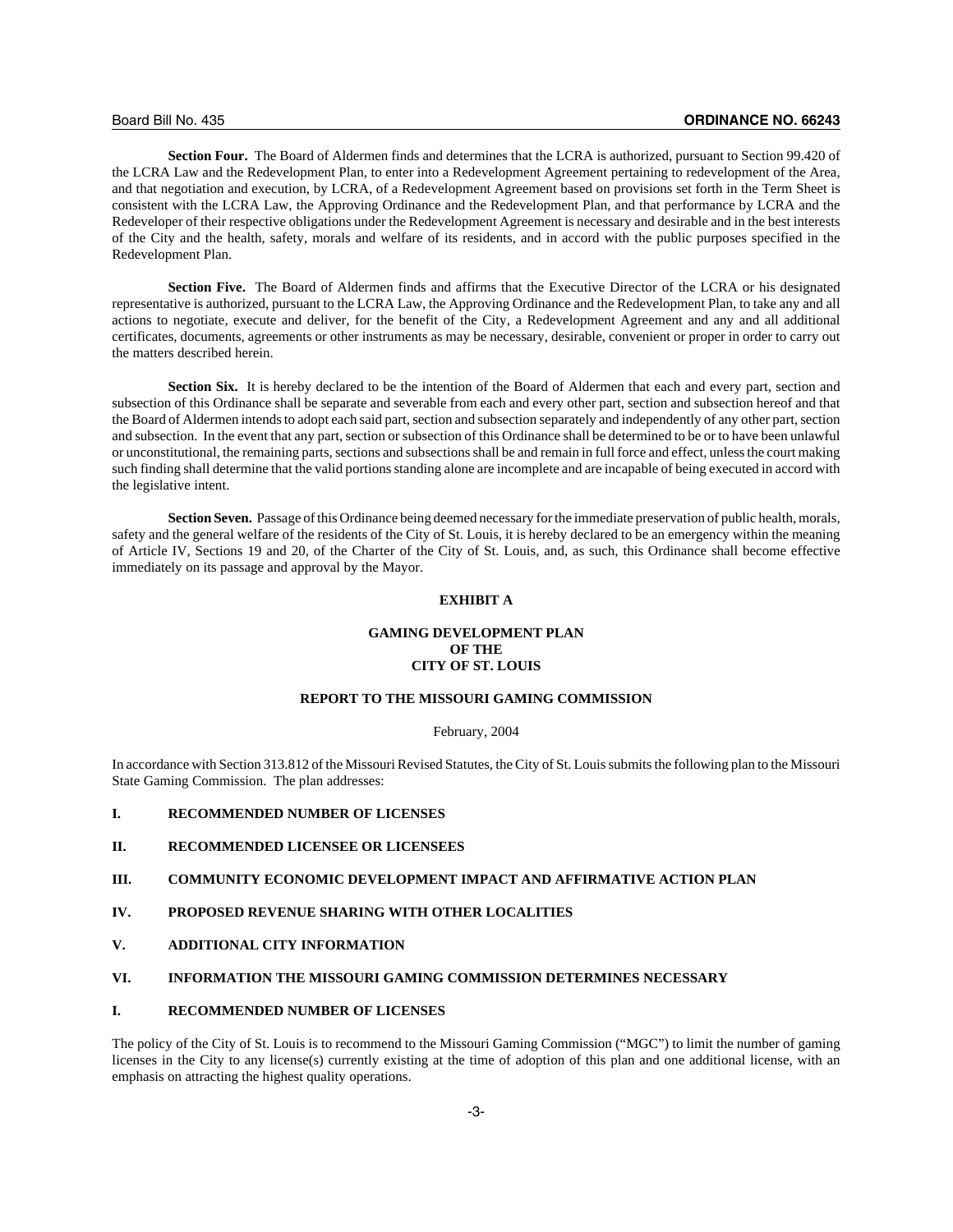The City may determine a need to reassess its policy regarding number of City gaming licenses after a seven (7) year period to determine whether conditions warrant an amendment of this policy and recommendation of any additional licenses.

### **II. RECOMMENDED LICENSEE OR LICENSEES**

In August of 2003, the City through its Port Authority and Land Clearance for Redevelopment Authority issued a "Request for Proposals" (RFP) for the development of a gaming facility and related mixed use development in an area along the central riverfront in the City of St. Louis. A City Selection Committee received, reviewed and evaluated two (2) proposals. The Selection Committee determined that both proposals were quality gaming proposals but, pursuant to an evaluation based upon the RFP criteria, the City is recommending and supporting Pinnacle Entertainment, Inc. (Pinnacle) for licensure by the MGC. The President Casino at the Admiral is also licensed in the City of St. Louis.

## **III. COMMUNITY ECONOMIC DEVELOPMENT IMPACT AND AFFIRMATIVE ACTION PLAN**

The City of St. Louis wishes to expand its economic development through the utilization of a gaming-based development within the boundaries of the City. In addition, the City wishes to secure gaming development that will include other complementary development, including entertainment, retail, parking and residential development in the area adjacent to the gaming facility. The City is particularly interested in a comprehensive "boat-in-a-moat" project whereby the excursion gaming boat would be located within a constructed basin off the river channel and would be connected to other, land-based development.

In assessing the economic impact of the Pinnacle proposal, the City through its Port Authority and Land Clearance for Redevelopment Authority retained the services of a financial consulting team comprised of Stifel, Nicolaus & Company, Inc., PGAV Urban Consulting and Columbia Capital to review and evaluate the proposals. Pinnacle has provided the following description of the proposed project and economic benefits to the City.

| Total Investment:             | \$257.7 million (\$200 million total construction, \$7.7 million land, \$50 million residential/retail commitment)<br>plus the cost of tenant improvements.                                                                                                                |
|-------------------------------|----------------------------------------------------------------------------------------------------------------------------------------------------------------------------------------------------------------------------------------------------------------------------|
| Casino size:                  | 75,000 sq. ft. on a single level<br>$2,000$ slots<br>40 tables                                                                                                                                                                                                             |
| Jobs:                         | 1,300 FTE projected and 1,157 FTE guaranteed (well paying with full benefits) for operations for the first year;<br>staffing equivalent to similar luxury hotel/casino developments thereafter.                                                                            |
| Hotel rooms:                  | 200 luxury rooms<br>Four Seasons Hotel, Fairmont, St. Regis, Intercontinental or other City approved luxury hotel.                                                                                                                                                         |
| Resident/Retail:              | \$50 million commitment to residential housing either on site in a high end luxury condominium tower or in<br>newly constructed mid to upper end housing projects elsewhere within downtown St. Louis or City approved<br>retail development(s) within downtown St. Louis. |
| Parking:                      | 2,000 parking spaces<br>Parking garage                                                                                                                                                                                                                                     |
| Restaurants:                  | $3+$ (including high quality buffet).                                                                                                                                                                                                                                      |
| Lounge/night<br>clubs:        | 1 Entertainment lounge/several bars.                                                                                                                                                                                                                                       |
| Retail and Other              | Gift, retail shops, full service salon and spa and health club Amenities:<br>totaling a minimum of 30,000 sq. ft.                                                                                                                                                          |
| Convention/<br>meeting space: | $12,000$ sq. ft.                                                                                                                                                                                                                                                           |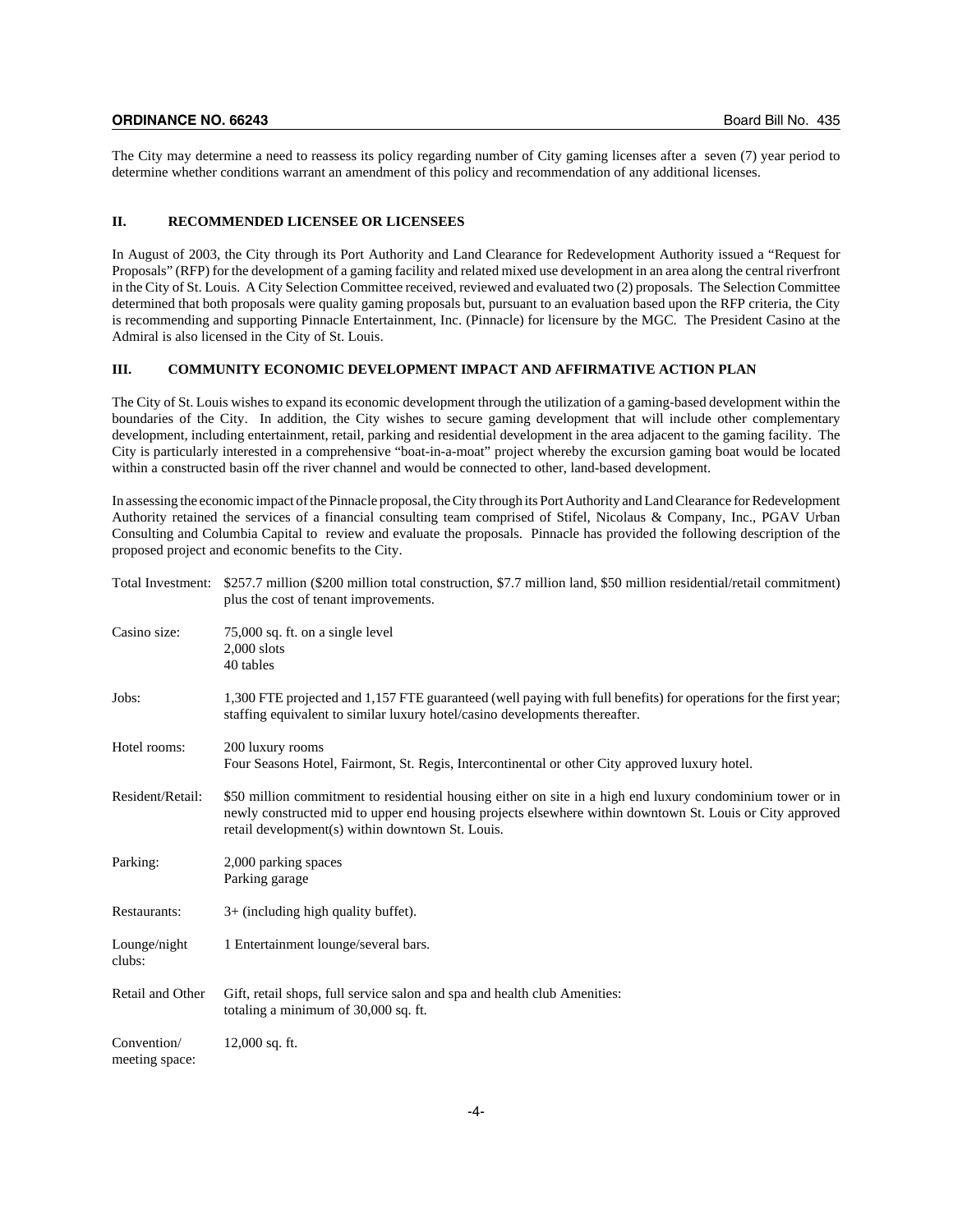Infrastructure improvements necessary to support the proposed development.

Direct employee benefits for the first year of operation shall be at least thirty percent (30%) of payroll. Thereafter, the number of employees and percentage of direct employee benefits to payroll shall be consistent with the staffing and benefits at similar luxury hotel and casino developments in the continental United States. In order to encourage employment of City residents, minorities and women, the prospective licensee will work with the St. Louis Agency for Training and Employment (**"SLATE"**) and the Federal Empowerment Zone to develop a recruitment and job training program designed to achieve and maintain its MBE/WBE objectives. Further, the prospective licensee will sponsor a cafeteria plan for its employees pursuant to which employees can direct a portion of their income for, among other things, childcare expenses. The cafeteria plan shall be subject to the approval of any union that may sign a collective bargaining agreement with the prospective licensee.

The licensee is required to comply with the Mayor's Executive Order #28, as amended, during the design, construction and operation of the Project and with respect to ongoing services provided by third parties to the Redeveloper. The City shall be provided with a compliance plan for construction at the time of design submission and an ongoing and comprehensive compliance plan at the time of licensure. Said plan, which will include the aforementioned elements of design, construction and operation will be approved by the City and monitored by the City's MBE/WBE Contract Compliance Officer.

## **IV. PROPOSED REVENUE SHARING WITH OTHER LOCALITIES**

This City is willing to consider revenue sharing opportunities with St. Louis County, Missouri.

## **V. ADDITIONAL CITY INFORMATION**

The City envisions that the proposed development will be the impetus for a greater overall development of the City's central riverfront and the Riverside Redevelopment Area in particular making this area a destination for tourists and residents to enjoy premier entertainment and retail as well as the establishment of a residential base within the area.

The City may supplement or update this plan by amendment or replacement as it deems proper. Any non substantial modification or amendment of the plan may be made by approval of the Land Clearance for Redevelopment Authority of the City of St. Louis.

#### **VI. INFORMATION THE MISSOURI GAMING COMMISSION DETERMINES NECESSARY**

The City and its Authorities will provide any additional information requested by the Commission.

## **EXHIBIT B**

## **Form of Term Sheet**

**(Attached hereto)**

## **EXHIBIT B**

## **NEW RIVERFRONT CASINO AND MIXED-USE DEVELOPMENT TERM SHEET**

- Redeveloper: PINNACLE ENTERTAINMENT, INC., a publicly traded company headquartered in Las Vegas, Nevada (the **"Redeveloper"**).
- Project Area: An area bounded by Carr Street, North Second Street, Dr. Martin Luther King Drive and North Third Street consisting of approximately 7.27 acres which is owned by Redeveloper.

Redevelopment The City of St. Louis, by and through the Land Clearance for Redevelopment Authority of the City of St. Louis Agreement: (the **"LCRA"**), the Port Authority of the City of St. Louis (the **"Authority"**) and the St. Louis Development Corporation (the **"SLDC"**), for itself and as Agent for LCRA, (collectively, the **"City"**) and the Redeveloper have agreed to undertake the negotiation of a Redevelopment Agreement incorporating the following terms:

1. Project - The Redeveloper shall construct a luxury class gaming and multi-use development within the Project Area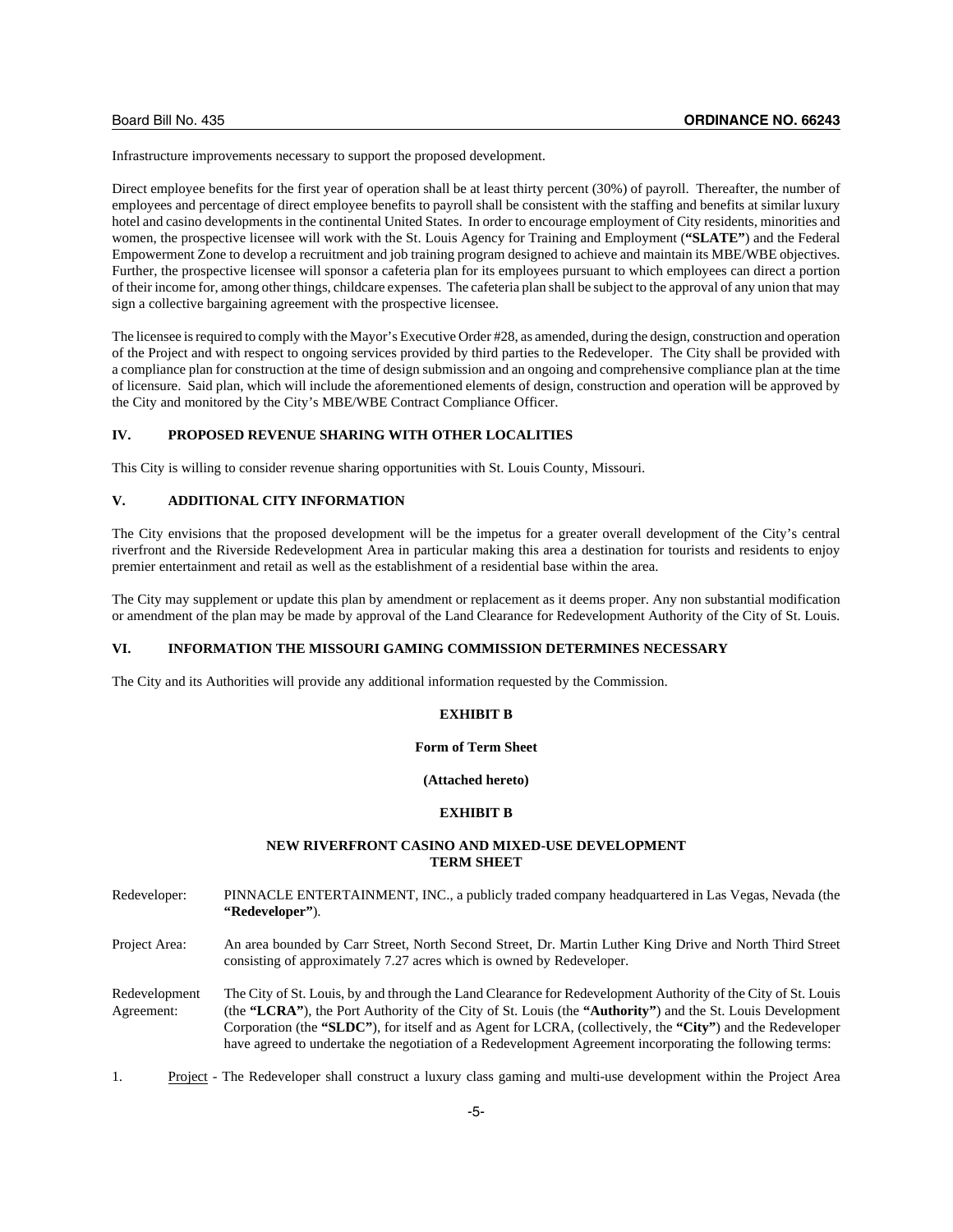generally in accordance with its initial response and supplemental responses, as amended by its written or oral statements to the Selection Committee, (the **"Project"**) to the City's Request For Proposals For Development and Operation of a Gaming Facility and Related Mixed-Use Development in the City of St. Louis, Missouri dated November 14, 2003, as amended, (the **"Proposal"**). The Project shall, at a minimum, contain the elements and features set forth in Exhibit A (**"Essential Elements"**) and as otherwise provided in this Term Sheet and the Redevelopment Agreement.

- 2. Project Modifications The Redeveloper may modify its Proposal and the boundaries of the Project Area to include any property located within the boundaries of North Third Street, Dr. Martin Luther King Drive, Biddle Street and Leonor K Sullivan Drive (the **"Gaming Redevelopment Area"**) with the advance written consent of the LCRA, which consent shall not be unreasonably withheld, provided that there is no reduction in Essential Elements.
- 3. Improvements In addition to the Essential Elements listed on Exhibit A, the Essential Elements shall include, at a minimum, the improvements set forth on Exhibit B (the **"Improvements"**). The City shall not be required to contribute any out-of-pocket funds to the Improvements with respect to the initial construction and installation of the Improvements. To the extent allowed by law, the Redevelopment Agreement shall include language under which the Redeveloper controls and owns the Improvements subject to standards of maintenance approved by the City. Upon completion of the Improvements, the Redeveloper or the business development district that may be established pursuant to the Redevelopment Agreement, will enter into a maintenance agreement with the City agreeing to maintain the Improvements at Redeveloper's sole expense. Upon City's approval, the Redeveloper may take advantage of any state or federal funds that might be available for such Improvements. The City shall not be obligated to seek state or federal funds on behalf of Redeveloper. The total costs of the Improvements paid from private non-governmental sources shall be credited toward the required \$200 million expenditure.
- 4. LCRA Property Option In order to assist Redeveloper's efforts to provide the Essential Elements of the Project, in a manner that is in the best interest of the City with respect to redeveloping the Laclede's Landing area generally and the Gaming Redevelopment Area specifically, including but not limited to the residential/retail element as provided in Section 8 hereof, the Redevelopment Agreement shall provide for an option agreement wherein the LCRA options to ground lease to the Redeveloper all properties it presently owns or subsequently acquires within the Gaming Redevelopment Area during the option period (**"Option Agreement"**). The Option Agreement shall be for a term of eighteen (18) months from the date the Redeveloper is selected for investigation by the Missouri Gaming Commission (the **"MGC"**) with a one year renewal provision at the discretion of the Redeveloper. Payment for the Option Agreement shall be \$300,000 for each option period. Under the terms of the Option Agreement, LCRA shall make available to the Redeveloper up to seven acres under a ground lease. The final terms of the Option Agreement and any subsequent ground lease shall be as mutually agreed by the parties. In consideration of the Option Agreement, the Redevelopment Agreement shall provide that within ninety (90) days of LCRA's execution of the Redevelopment Agreement, the LCRA shall have assigned to the Redeveloper the exclusive right to develop the Project Area in a form reasonably satisfactory to the Redeveloper which shall include the full release of Wharfside Development Corporation to development rights to the Project Area and under the Master Parcel Development Agreement and which shall be sufficient to eliminate the exceptions from coverage related to the Master Parcel Agreement for the Riverside Urban Redevelopment Area included on Redeveloper's title insurance policy.
- 5. Supplemental Services –In addition to maintaining and operating the Improvements, the Redeveloper and City shall cooperate to design and form a Community Improvement District (**"CID"**) which will, at a minimum, include an area bounded by Carr Street, Dr. Martin Luther King Drive, Fourth Street and the center of the Mississippi River (the **"Project CID"**) that will generate \$365,000 per year for the purpose of security, public improvements, including the Improvements, maintenance and improving and enhancing the environs in the immediate vicinity of the Project Area (**"Supplemental** Services"). To the extent the Project CID generates sufficient revenues per year, the Project CID shall make, by January 31st of each year commencing on the January 31st immediately following licensure of the Redeveloper for the Project, an annual payment to the CID Board in the amount of \$365,000 (subject to a CPI increase commencing on the third anniversary date of the initial payment) for Supplemental Services. The Redeveloper shall participate in the Project CID and will not challenge any imposition of a special assessment by the Project CID, provided that (i) other property owners within the Project CID agree to the same level of special assessment as Redeveloper, (ii) the representation on the Project CID Board of Directors reflects the financial contribution to the Project CID, and (iii) the special assessment is not based on parking or gaming activities. Assuming the formation and participation by Redeveloper in the Project CID as contemplated by this Section 5, in the event the Project CID fails to generate the full payment of \$365,000 for Supplemental Services in any given year (subject to CPI increases beginning on the third anniversary date of the initial payment), Redeveloper shall pay to the CID Board the difference between the amount of revenues generated by the Project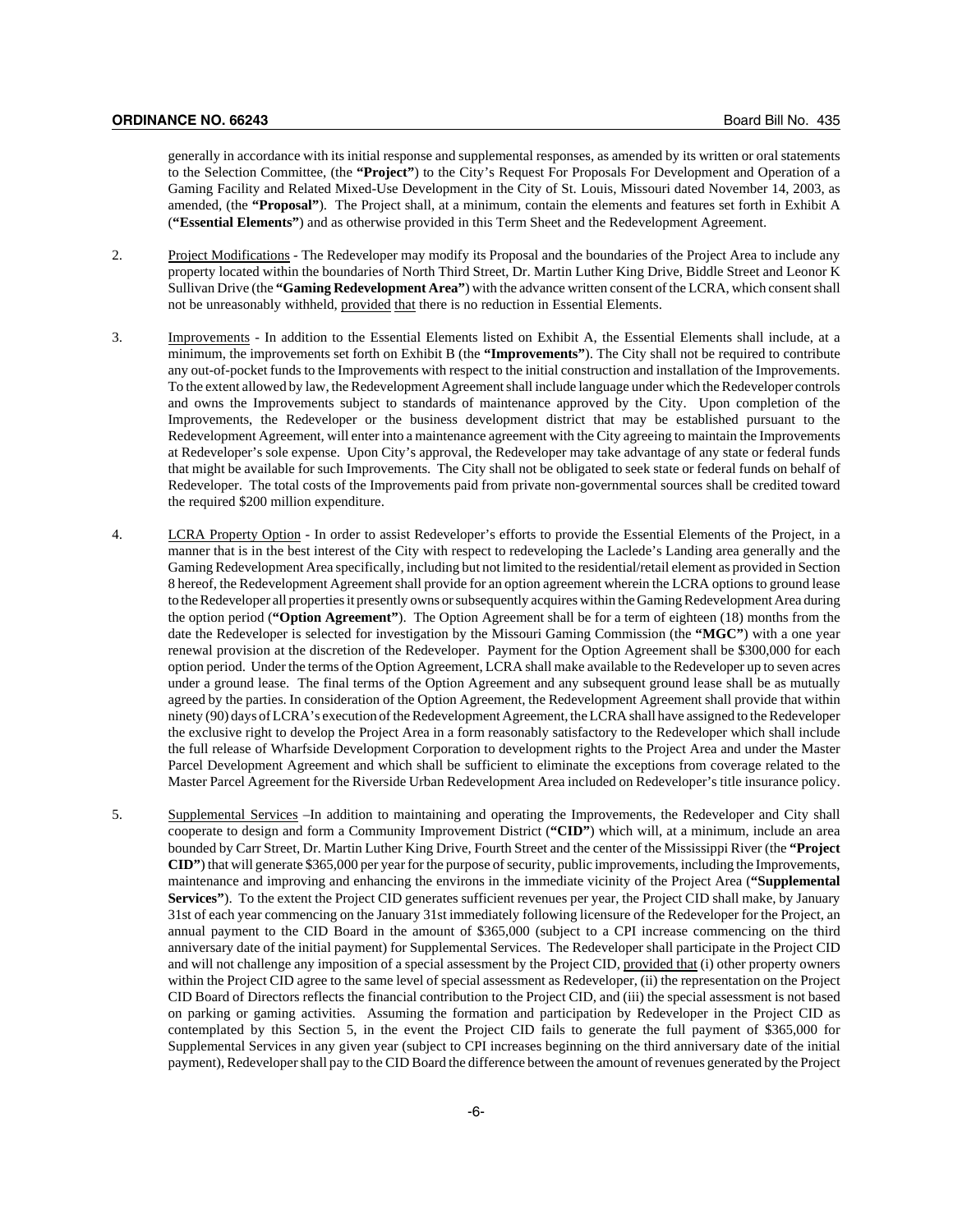CID and \$365,000 (subject to CPI increases beginning on the third anniversary date of the initial payment). In the event, through no fault of Redeveloper, that the Project CID is not formed and/or not operating as contemplated in this Section 5, the Redeveloper shall pay to LCRA \$165,000 annually for Supplemental Services (subject to CPI increases beginning on the third anniversary date of the initial payment) until such time as the Project CID is formed and operating in the manner contemplated in herein.

- 6. City Services Fee In consideration of the City's cooperation regarding certain City actions, including but not limited to, vacation of streets and rights-of-way, and to assure the continued delivery of quality City services related to the Project, the Redeveloper shall make, by January 31st of each year commencing on the January 31st immediately following licensure of Redeveloper for any Project located in St. Louis County (the **"County"**) which opens within seven (7) years of the initial licensure of the Project, an annual payment to the City of \$1,000,000 (the **"City Services Fee"**). The City, at its discretion, shall use these proceeds for services and capital improvements within the downtown area. This City Services Fee shall be in addition to all other payments by the Redeveloper to the City pursuant to this Term Sheet and otherwise required by law.
- 7. Minimum Development Standards The Project shall be constructed as a luxury class, fully integrated mixed-use development. Total capital investment by the Redeveloper shall be at least \$207.7 million. The Redeveloper shall provide as part of the Project a luxury hotel equal in quality to Four Seasons Hotels located in major metropolitan areas within the continental United States. In the event an alternate brand of hotel other than the Four Seasons is chosen as part of the Project, and such alternate brand is one other than Fairmont or St. Regis or Intercontinental, the City, in its sole discretion, shall approve in writing such other hotel. All designs and materials related to the Project shall be approved by the LCRA and no material change to design or materials shall occur without prior written LCRA approval.
- 8. Residential Development Redeveloper shall exercise best efforts to construct a luxury condominium project associated with the luxury class hotel provided in Section 7 above. Total capital investment by the Redeveloper and/or its development partners, shall be at least \$50 million. In the event Redeveloper and City mutually agree, based on the determination of an independent third party acceptable to both the City and the Redeveloper, that such condominium is economically unfeasible, Redeveloper shall provide, at a cost to Redeveloper and/or its development partners of at least \$50 million, either (i) other newly constructed housing for sale to owner-occupants within an area comprising the currently existing downtown CID (the **"Downtown CID"**) or the Project CID or (ii) one or more retail or mixed use developments within the Downtown CID or Project CID. Redeveloper shall submit its alternate plans to LCRA for review and approval as to location and quality at least 120 days prior to the date residential or retail construction is scheduled to commence and shall obtain LCRA's approval prior to the time construction is to commence. If requested by Redeveloper, the City shall consider tax abatement and/or other incentives to assist in assuring the economic feasibility of new residential, excluding the luxury condominium project associated with the luxury class hotel, retail or mixed use development that includes a significant amount of retail. In no event shall Redeveloper seek tax abatement for any residential project which includes the renovation or rehabilitation of an existing structure. In the event Redeveloper and/or its development partners fail to meet said \$50 million capital investment commitment within sixty (60) months after the opening of the hotel and casino, Redeveloper shall pay to the City an additional City Services Fee, in the amounts set forth below, on January 31st of each year, commencing on the January 31st immediately following the expiration of the sixty (60) months, until such time as Redeveloper has met its \$50 million capital commitment from private sources (including but not limited to a loan or grant). To the extent Redeveloper expends funds or becomes contractually obligated to third parties for the residential or retail developments specified above in any year that the additional City Service Fee is due, the City Service Fee owed in any given year shall be credited by an amount equal to the percentage of the \$50 million commitment which has been met by Redeveloper as a result of funds so expended or contracted, provided that if the actual construction of the residential or retail development contracted for does not commence within one year of the date such contract was executed, the additional City Service Fee amount credited shall become immediately due and payable. For illustration purposes only, based on the following schedule, in the event Redeveloper is obligated by contract to a third party for \$2,000,000 in Year One, such amount being 4% of the \$50 million commitment, the City Service Fee of \$1,000,000 would be reduced by 4% or \$40,000.

The following schedule of additional City Service Fees shall apply:

Year One \$1,000,000 Year Two  $\$2,000,000$ 

Year Three and thereafter \$2,000,000 (subject to a yearly CPI increase commencing on the third anniversary date of the initial payment)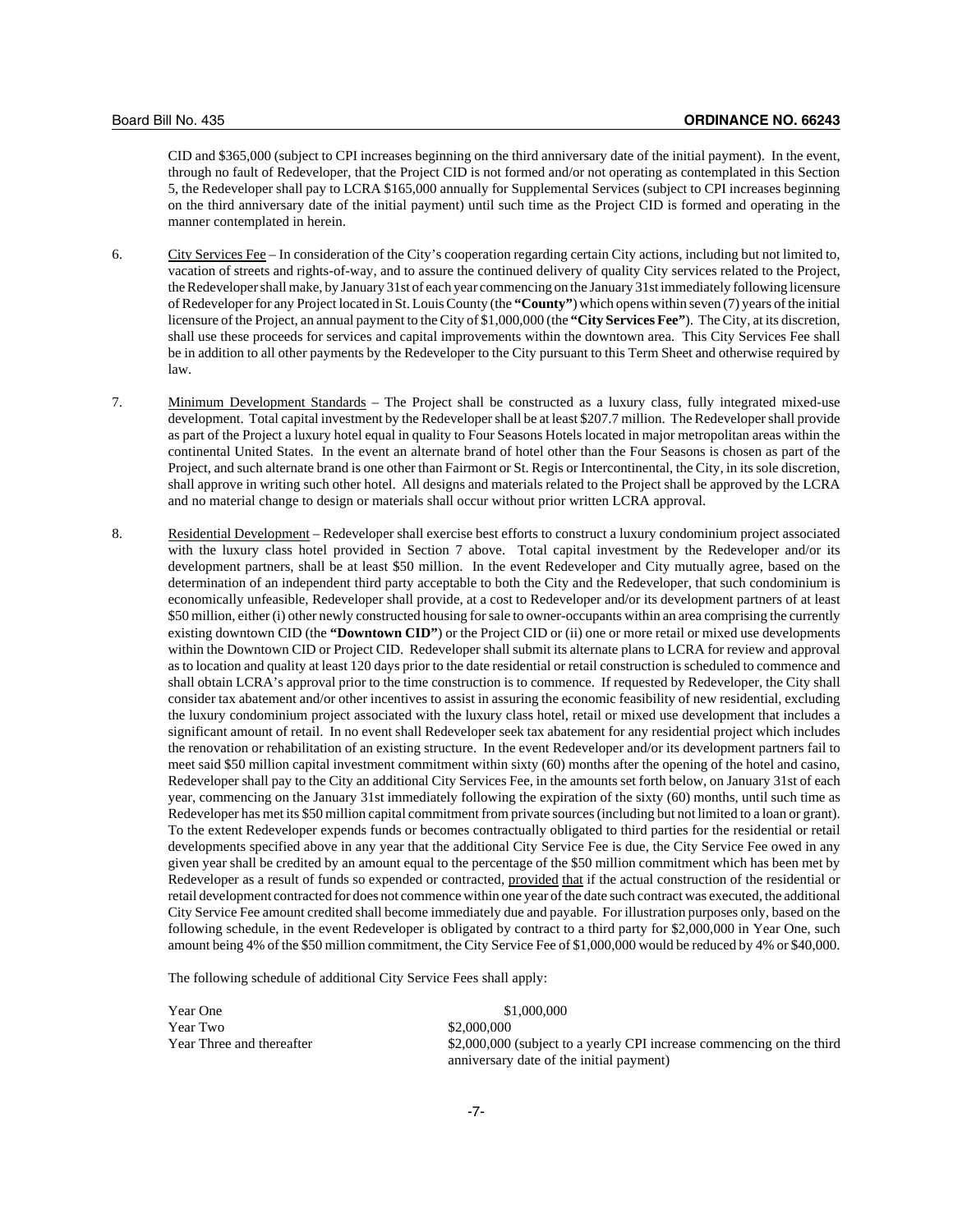### 9. Schedule and Date.

| Schedule                                                                                                 | Date                                                                                              |
|----------------------------------------------------------------------------------------------------------|---------------------------------------------------------------------------------------------------|
| Term Sheet approval by LCRA and Authority                                                                | Feb. 24, 2004                                                                                     |
| Redevelopment Agreement executed                                                                         | March 19, 2004                                                                                    |
| Submission of Gaming Application and Design<br>Hearing Petition to MGC                                   | March 31, 2004                                                                                    |
| Submission of Code compliant Plans and<br>Specifications and evidence of<br>Financing Commitment to City | Not later than 6 months from the<br>date of MGC Design Approval                                   |
| Casino and Hotel Construction initiated                                                                  | Not later than 30 days from<br>City Approvals and Permits                                         |
| Casino and Hotel completed,<br>licensed and opened                                                       | Not later than 18 months from the<br>date of the initiation of construction                       |
| New Residential/Retail Construction<br>completed                                                         | Not later than 60 months from<br>the date of the licensing and<br>opening of the Casino and Hotel |

- 10. Force Majeure Provisions The City recognizes that due to the regulatory nature of this venture and the complexity of coordinating a mixed-use project in an urban setting, delays outside the control of the Redeveloper may occur. The City agrees to incorporate a reasonable force majeure provision into the final Redevelopment Agreement, provided that force majeure will not be granted in connection with any administrative proceeding or litigation related to the acceptability of the Project Area for casino operations.
- 11. Termination by Redeveloper The Redevelopment Agreement shall include a provision allowing Redeveloper to terminate the final Redevelopment Agreement in the event that (i) the Missouri gaming laws are changed to prohibit excursion gambling boats and/or gambling games and devices in Missouri before or after the opening of the casino, or (ii) there is an enactment by a governmental authority of taxes so significant that the operation of the casino business is no longer profitable as substantiated by a financial analysis performed by an independent third party acceptable to both the City and Redeveloper. The Redevelopment Agreement shall condition any such termination upon the closing or abandonment by Redeveloper of any other gambling projects within Missouri. The Redevelopment Agreement shall provide that in the event Redeveloper terminates the Redevelopment Agreement, the parties will take all reasonable and necessary actions and execute and deliver the necessary documents to rescind and cancel the Redevelopment Agreement.
- 12. Gaming Related Licensing The City shall cooperate with the Redeveloper during all phases of licensing before the MGC including, but not necessarily limited to, the following:
	- a. the City shall amend its gaming development plan on file with the MGC to conform to the Project prior to the execution of the Redevelopment Agreement;
	- b. the City shall sponsor and recommend to the MGC the selection of Redeveloper for investigation and licensing for the Project located in the City on terms and conditions set forth in the Redevelopment Agreement;
	- c. the Redevelopment Agreement shall provide that design changes and regulatory requirements dictated by MGC or other legal or governmental authorities shall not be considered material modifications to the Project unless said changes or requirements have the effect in quantity and/or quality of reducing any of the Essential Elements;
	- d. subject to Section 13 below, the City shall diligently pursue a resolution by the MGC in connection with the Redeveloper's application and selection for investigation (**"MGC Resolution"**) that the MGC will not select or process any other riverboat gaming application for investigation which application proposes a project within twenty-five (25) miles of the Project Area for a period commencing upon the date that the MGC selects the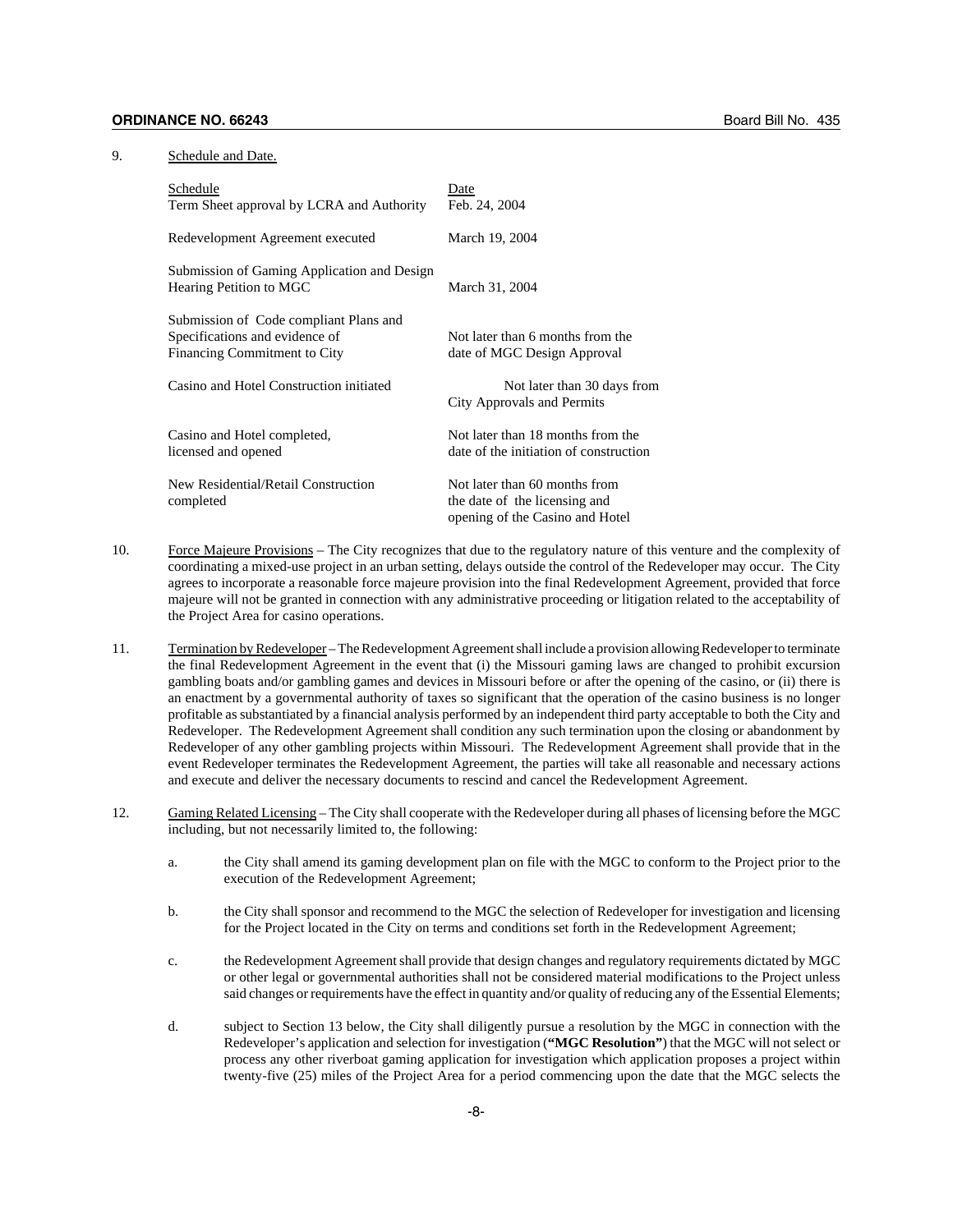Redeveloper and the Project for investigation and terminating on the date that is seven (7) years following the initial date of licensure of the Redeveloper for the Project.

The parties agree that the provisions of this Section do not and will not apply to:

- (i) Licensed projects in existence at the time of execution of the Redevelopment Agreement. For purposes of the Redevelopment Agreement, existing licensed projects shall include, but not be limited to, the replacement of existing excursion gambling boat and/or a change in ownership of existing licensed projects; or
- (ii) Redeveloper's current proposal for a competing gaming project submitted to the County.
- 13. Competing Projects The Redeveloper will not object to a requirement that it will open no other gaming facility within twenty-five (25) miles of the Project Area for a period of one (1) year commencing upon the date of licensure of the Redeveloper for the Project.
- 14. County Project Agreement In the event Redeveloper is selected for investigation by the MGC for a competing project in the County, the City will use its reasonable efforts to enter into a county project agreement with the County detailing the reasonable terms and conditions, including economic terms, under which the City will lease or otherwise provide access to City-owned and/or controlled property necessary for the County project.
- 15. Performance Guaranty In order to secure the timely opening of the casino and hotel, the Redeveloper will enter into construction contracts secured by payment and performance bonds which include normal penalties for failing to meet the completion date. Unless otherwise permitted or agreed to, and provided that the MGC provides for at least a one (1) year separation between the licensure of the Project and the licensure of any other gaming facility of the Redeveloper within twenty-five (25) miles of the Project Area, in the event the casino and hotel are not opened within eighteen (18) months of the commencement of construction, the Redeveloper shall pay to the City \$500,000 and in the event the casino and hotel are not opened within twenty-four (24) months of the commencement of construction, the Redeveloper shall pay to the City an additional \$500,000. Failure to timely open the casino and hotel shall not effect the schedule for the residential/retail component of the Project. In the event the Redeveloper (i) fails to open the casino and hotel within thirty (30) months of the commencement of construction provided that the MGC provides for at least a one (1) year separation between the licensure of the Project and the licensure of any other gaming facility of the Redeveloper within twenty-five (25) miles of the Project Area, or, in the alternative, eighteen (18) months from the date of the commencement of construction in the event that the MGC does not provide for at least a one (1) year separation between licensure of the Project and licensure of any other gaming facility of the Redeveloper within twenty-five (25) miles of the Project Area or (ii) is unable to continue to operate the casino and hotel for a period of at least ten (10) years from the date of initial licensure, Redeveloper shall pay to the City an additional \$10 million. The Redeveloper shall execute and deliver to the City within fifteen (15) days following selection by the MGC as the next applicant to be investigated, a Deed of Trust for the benefit of the City, granting a security interest in any and all real property owned by Redeveloper within the Project Area in an amount of \$10 million. Such Deed of Trust shall remain of record until the tenth anniversary of the date of initial licensure of the Redeveloper for the Project. On such tenth anniversary, the City shall release of the Deed of Trust. The Redeveloper shall have the right at any time to substitute a letter of credit in the amount of \$10 million for the Deed of Trust. Upon payment by Redeveloper of the \$10 million, the Redevelopment Agreement shall terminate and neither party shall have any further obligations or liabilities thereunder.
- 16. Union Matters –Redeveloper has represented that it intends to use union construction trades in the construction of the Project. The Redeveloper agrees to enter into a Neutrality Agreement with any unions applicable to the operations of the Project, whereby the Redeveloper agrees to remain neutral with regard to the efforts of any union to unionize the employees of the Project. Nothing in this provision shall prevent Redeveloper from imposing certain procedures or processes permitted by law during unionization efforts.
- 17. Employment An employment representation by Redeveloper is considered an Essential Element. The Redeveloper shall provide at least ninety percent (90%) of the numbered mix of employment as set forth on Exhibit G, Staffing Projections, to Redeveloper's Proposal for Gaming Facilities and Related Mixed-Use Development presented to the City, for the first year of operation. Direct employee benefits for the first year of operation shall be at least thirty percent (30%) of payroll. Thereafter, the number of employees and percentage of direct employee benefits to payroll shall be consistent with the staffing and benefits at similar luxury hotel and casino developments in the continental United States. In order to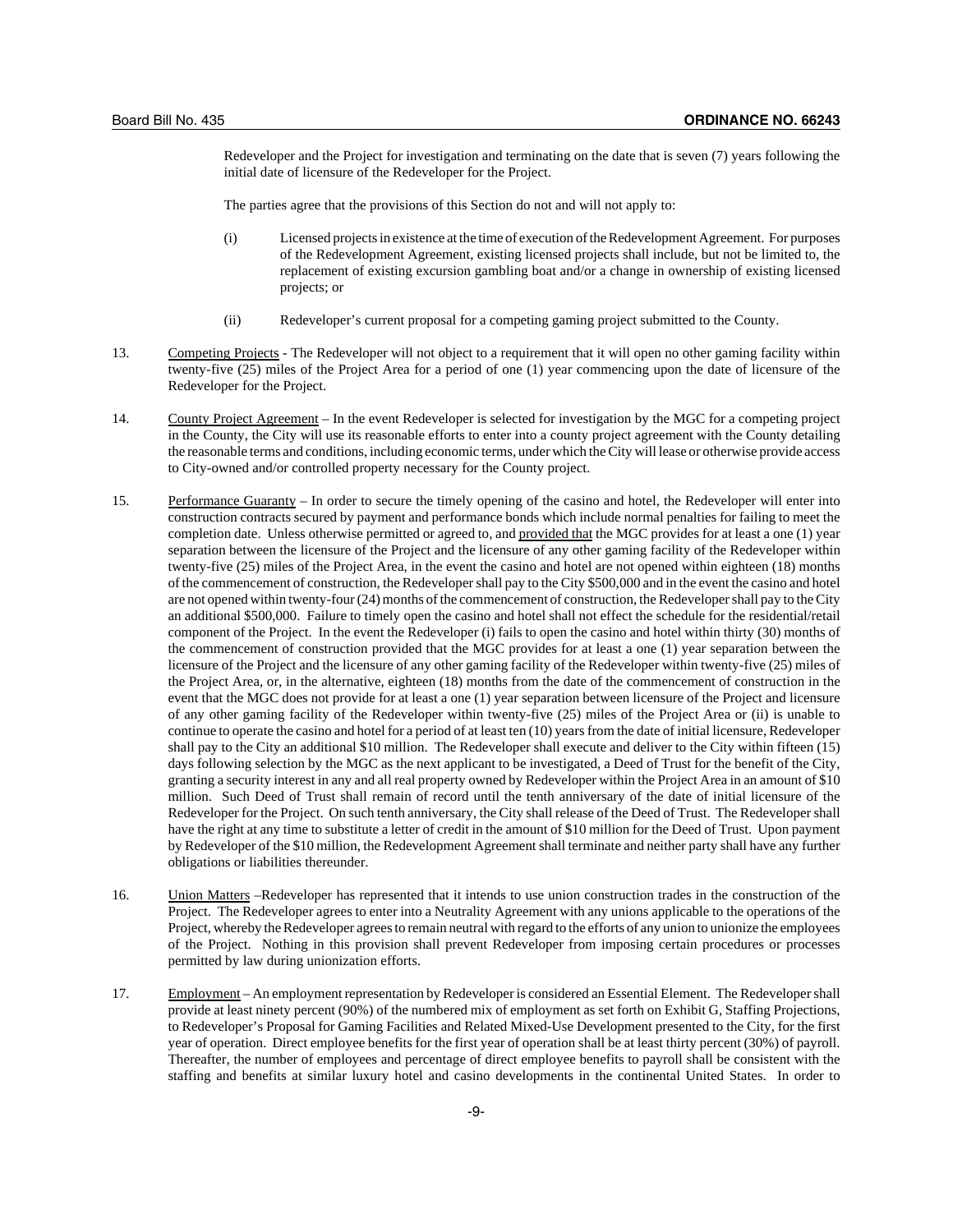encourage employment of City residents, minorities and women, the Redeveloper agrees to work with the St. Louis Agency for Training and Employment (**"SLATE"**) and the Federal Empowerment Zone to develop a recruitment and job training program designed to achieve and maintain its MBE/WBE objectives. Further, the Redeveloper shall sponsor a cafeteria plan for its employees pursuant to which employees can direct a portion of their income for, among other things, childcare expenses. The cafeteria plan shall be subject to the approval of any union that may sign a collective bargaining agreement with the Redeveloper.

- 18. MBE/WBE The Redeveloper shall agree to comply with the Mayor's Executive Order #28, as amended, during the design, construction and operation of the Project and with respect to ongoing services provided by third parties to the Redeveloper. Redeveloper shall provide the City with a compliance plan for construction at the time of design submission and shall provide an ongoing and comprehensive compliance plan at the time of licensure. Said plan, which will include the aforementioned elements of design, construction and operation will be approved by the City and monitored by the City's MBE/WBE Contract Compliance Officer. A goal of 25% MBE and 5% WBE utilization has been established in connection with this Term Sheet. This goal shall remain in effect throughout the term of the Redevelopment Agreement. If this goal is not met, the Redeveloper shall continue good faith efforts throughout the term of the Redevelopment Agreement to increase MBE/WBE participation and to meet this goal.
- 19. Assignment The Redeveloper may not assign the Redevelopment Agreement or any rights and obligations arising thereunder without the express written consent of the City, provided that no such consent shall be required if Redeveloper assigns Redeveloper's rights and obligations to Redeveloper's lender for security, if so required, or to any wholly owned subsidiary of Redeveloper or a subsidiary in which Redeveloper owns 90% of the outstanding stock or equity interest. In the event of any assignment, Redeveloper shall execute a guaranty in a form satisfactory to City and such guaranty shall not be assignable.
- 20. City's Costs Prior to authorization and execution of an approved Redevelopment Agreement, the Redeveloper shall reimburse the City for all of its outside consultant costs, including reasonable attorneys' fees, incurred in excess of the \$50,000 advance paid pursuant to the RFP and provide additional advance funding for the City's outside consultant costs throughout the MGC and City approval processes.
- 21. Governing Law This Term Sheet and the Redevelopment Agreement shall be governed by Missouri law.
- 22. Local Governmental Approvals Redeveloper shall apply for and use reasonable good faith efforts to obtain any and all necessary permits, licenses and approvals from the applicable local governmental authorities for the Project (the "Governmental Approvals"). To the extent allowed by law, the City shall cooperate with Redeveloper to timely consider all Governmental Approvals in connection with the Project and shall take all necessary actions to assist Redeveloper in achieving the objectives of the Redevelopment Agreement. Upon execution of the Redevelopment Agreement, each party will appoint a named representative to serve on the Development Assistance Committee which shall meet at regularly scheduled intervals. The City will be asked to designate a business representative to serve on the Development Assistance Committee and to work with the City's representatives to assure that the Project obtains timely review of Governmental Approvals. The City's representatives and the representative of Redeveloper will also consider reasonable actions to encourage the ultimate development of the newly constructed residential and/or retail development provided for in Section 7 above and will also consider, document and notify the appropriate parties regarding any force majeure events during the Governmental Approval and construction process.
- 23. Confidentiality Except as otherwise required by law, the parties agree that each will treat in confidence the Redevelopment Agreement and all documents, materials and other information which each party shall have obtained during the course of the negotiations leading to, and its performance of, this Term Sheet and the Redevelopment Agreement. The Redevelopment Agreement and such written documents, materials and information shall not be communicated to any third party, including the media, without providing twenty-four hours advance written notice to the other party. The obligation of the parties to treat such documents, materials and other information in confidence shall not apply to any information which (i) is or becomes available from a source other than a party's counsel or representatives, (ii) is or becomes available to the public other than as a result of disclosure by one of the parties or their agents, (iii) is required to be disclosed under applicable law, by a regulatory agency, administrative process or judicial process, but only to the extent it must be disclosed, or (iv) a party reasonably deems it necessary to disclose to obtain any of the consents or approvals contemplated hereby. Notwithstanding the foregoing, the parties hereto may provide confidential information to City officials, a party's counsel, accountants, financial advisors, corporate parents, affiliates, officers, directors or employees thereof, provided that any such party, with the exception of City officials, receiving such information shall agree to the terms regarding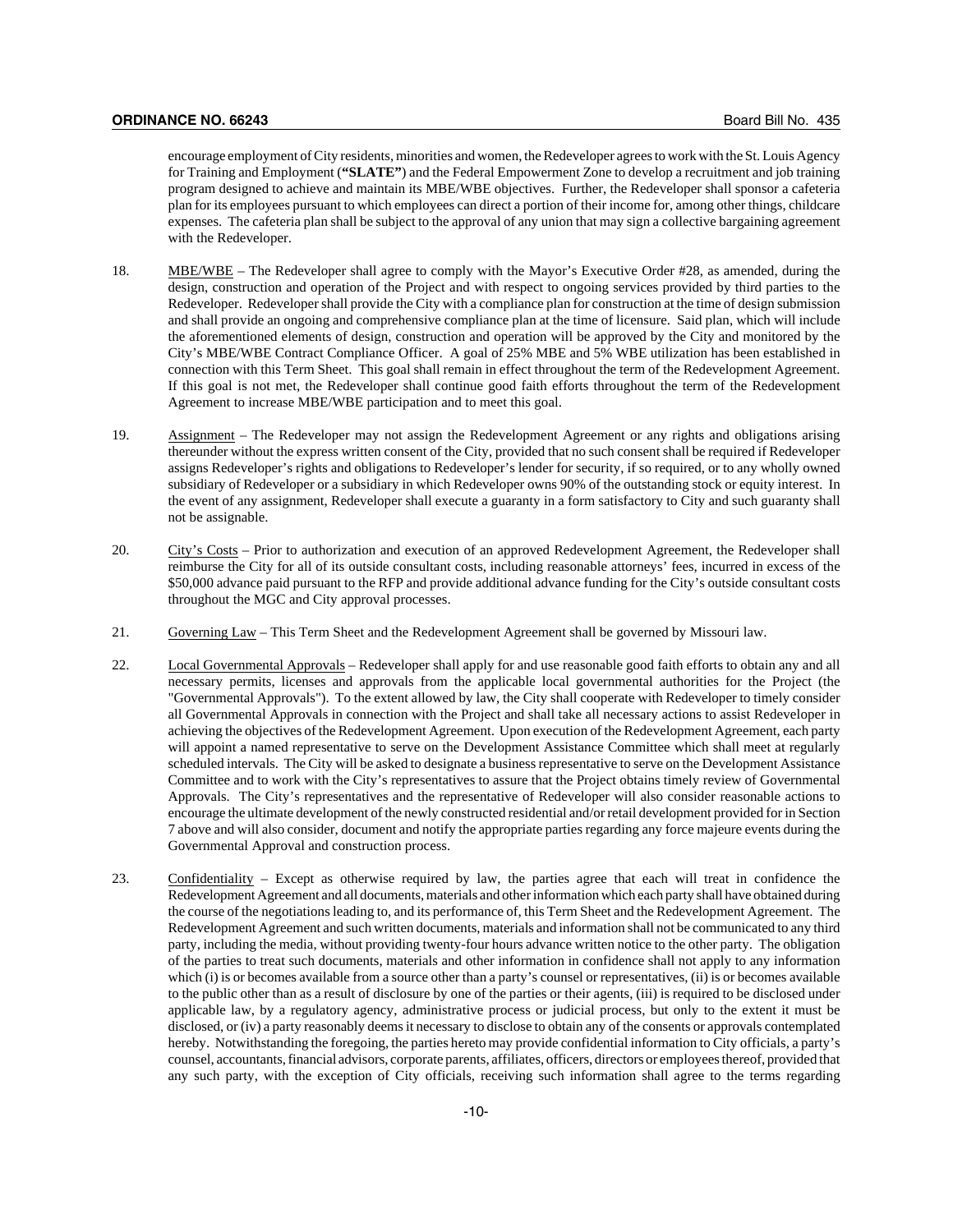confidentiality contained herein.

- 24. Default –In the event of a default, as such term shall be defined in the Redevelopment Agreement, the non-defaulting party shall have, subject to reasonable cure rights, all available remedies, at law and in equity, including the right to injunctive relief and specific performance, enjoining any actions of the defaulting party which constitute such a default, it being acknowledged that other remedies may be inadequate. Neither party shall have the right to seek consequential or punitive damages. In the event any action at law or in equity is brought to enforce or interpret any provision of this Term Sheet or the Redevelopment Agreement, the prevailing party to such an action shall be entitled to its reasonable attorneys' fees and costs.
- 25. Approval of Board of Directors. The Redevelopment Agreement shall be subject to the approval of the Board of Directors of the Redeveloper, provided that the failure or delay of such approval shall not be considered a force majeure event.
- 26. Non-Binding Terms Except for Sections 23 and 24, the terms herein shall not impose any binding legal obligation on any party nor obligate any party to proceed with a transaction or acquire any rights from a party. The purpose of this Term Sheet is to set forth (for discussion purposes only) certain basic terms that might be included in a definitive Redevelopment Agreement should the parties decide, in each of their sole discretion, to enter into a definitive Redevelopment Agreement. The terms included are not intended to be exhaustive.

#### **[The remainder of this page left intentionally blank. Signature pages to follow.]**

Pinnacle Entertainment, Inc.

| Bv:    |  |  |  |
|--------|--|--|--|
| Name:  |  |  |  |
| Title: |  |  |  |

Land Clearance for Redevelopment Authority of the City of St. Louis

| Bv:    |  |
|--------|--|
| Name:  |  |
| Title: |  |

Port Authority of the City of St. Louis

| Bv:    |  |
|--------|--|
| Name:  |  |
| Title: |  |

St. Louis Development Corporation

| - BV   |  |
|--------|--|
| Name:  |  |
| Title: |  |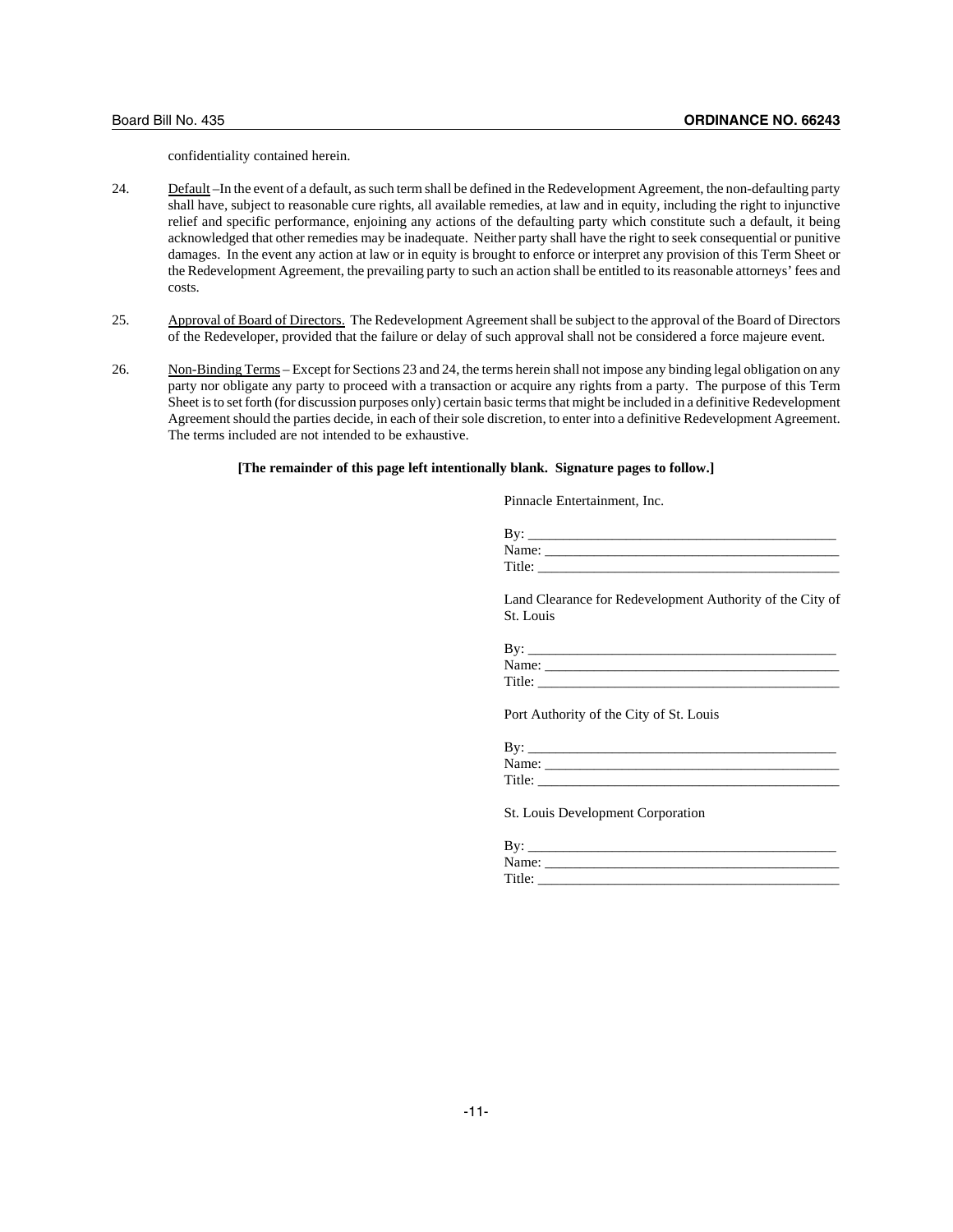### **EXHIBIT A**

## **St. Louis Development Corporation Pinnacle Entertainment, Inc.**

### **Project Proposal Essential Elements**

|                             | <b>COMMITMENT</b>                                                                                                                                                                                                                                                   |
|-----------------------------|---------------------------------------------------------------------------------------------------------------------------------------------------------------------------------------------------------------------------------------------------------------------|
| Total investment:           | \$257.7 million (\$200 million total construction, \$7.7 million land, \$50 million<br>residential/retail commitment) plus the cost of tenant improvements                                                                                                          |
| Casino size:                | 75,000 sq. ft. $-$ on a single level<br>$2.000$ slots                                                                                                                                                                                                               |
| Jobs                        | 1,157 FTE (well paying with full benefits) for operations for the first year; staffing<br>equivalent to similar luxury hotel/casino developments thereafter                                                                                                         |
| Hotel rooms:                | 200 luxury rooms<br>Four Seasons Hotel, Fairmont, St. Regis, Intercontinental or other City approved luxury                                                                                                                                                         |
| Residential/Retail:         | \$50 million commitment to residential housing either on site in a high end luxury<br>condominium tower or in newly constructed mid to upper end housing projects elsewhere<br>within downtown St. Louis or City approved retail development(s) within downtown St. |
| Parking                     | 2,000 parking spaces<br>Parking garage                                                                                                                                                                                                                              |
| <b>Restaurants</b>          | $3+$ (including high quality buffet)                                                                                                                                                                                                                                |
| Lounge/night clubs          | 1 Entertainment lounge/several bars                                                                                                                                                                                                                                 |
| Retail and Other Amenities: | Gift, retail shops, full service salon and spa and health club totaling a minimum of<br>30,000 sq. ft.                                                                                                                                                              |
| Convention/meeting space:   | $12,000$ sq. ft.                                                                                                                                                                                                                                                    |
| Infrastructure/Improvements | Exhibit B                                                                                                                                                                                                                                                           |

# **EXHIBIT B**

# **IMPROVEMENTS PINNACLE COMMITMENT**

Enclosed pedestrian bridge across MLK to traffic island near Dome

Enclosed pedestrian bridge across 2nd St. to Embassy Suites Hotel (subject to Embassy Suites approval)

Extensive landscaping of plaza along Broadway to include casino signage in conformance with City Sign ordinances

Trees along N. 2nd St. & Carr St.

Fully landscaped perimeter

New crosswalks at existing traffic lights to access Laclede's Landing and Convention Center from pedestrian bridge

Accessible parking in compliance with federal, state and local law